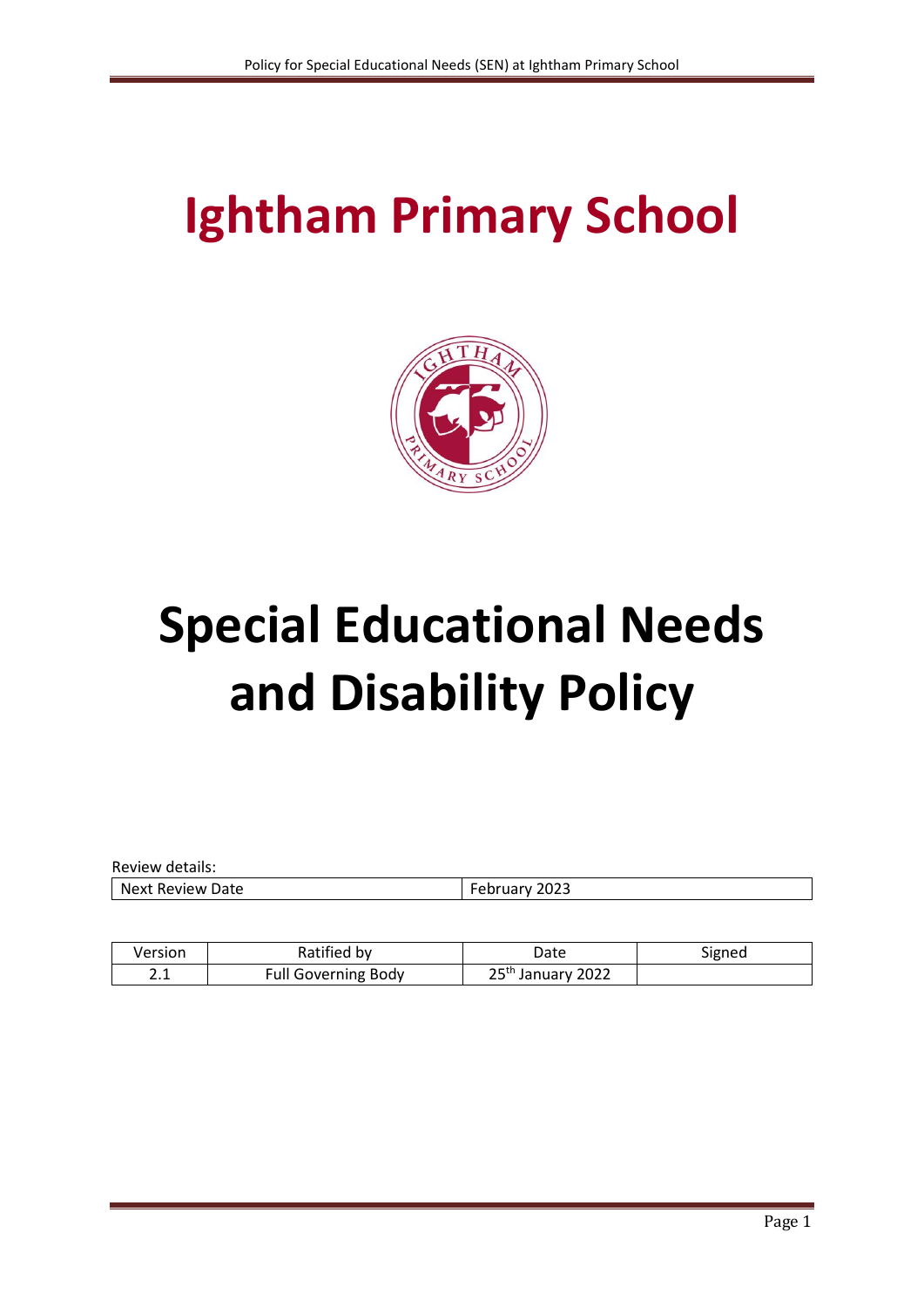# **CONTENTS**

|                                                                    | Page no        |
|--------------------------------------------------------------------|----------------|
| Special Educational Needs & Disability Policy Statement            | 3              |
| Objectives                                                         |                |
| Definition of Special Educational Needs (SEN)                      |                |
| Definition of Disability                                           |                |
| <b>SEN</b> categories                                              | 4              |
| Roles and Responsibilities                                         |                |
| Admission                                                          | 5              |
| Identification                                                     |                |
| High Needs Funding (HNF) and Education, Health and Care (EHC) Plan | 6              |
| Provision                                                          | $\overline{7}$ |
| <b>Evaluation of Provision</b>                                     | 8              |
| Training                                                           | 9              |
| Resources                                                          |                |
| Home and School Partnership                                        |                |
| Complaints                                                         | 10             |
| The Governing Body                                                 |                |
| Transition                                                         | 11             |
| Contacts and links to other School Policies and Documents          |                |
| Monitoring and Review                                              | 12             |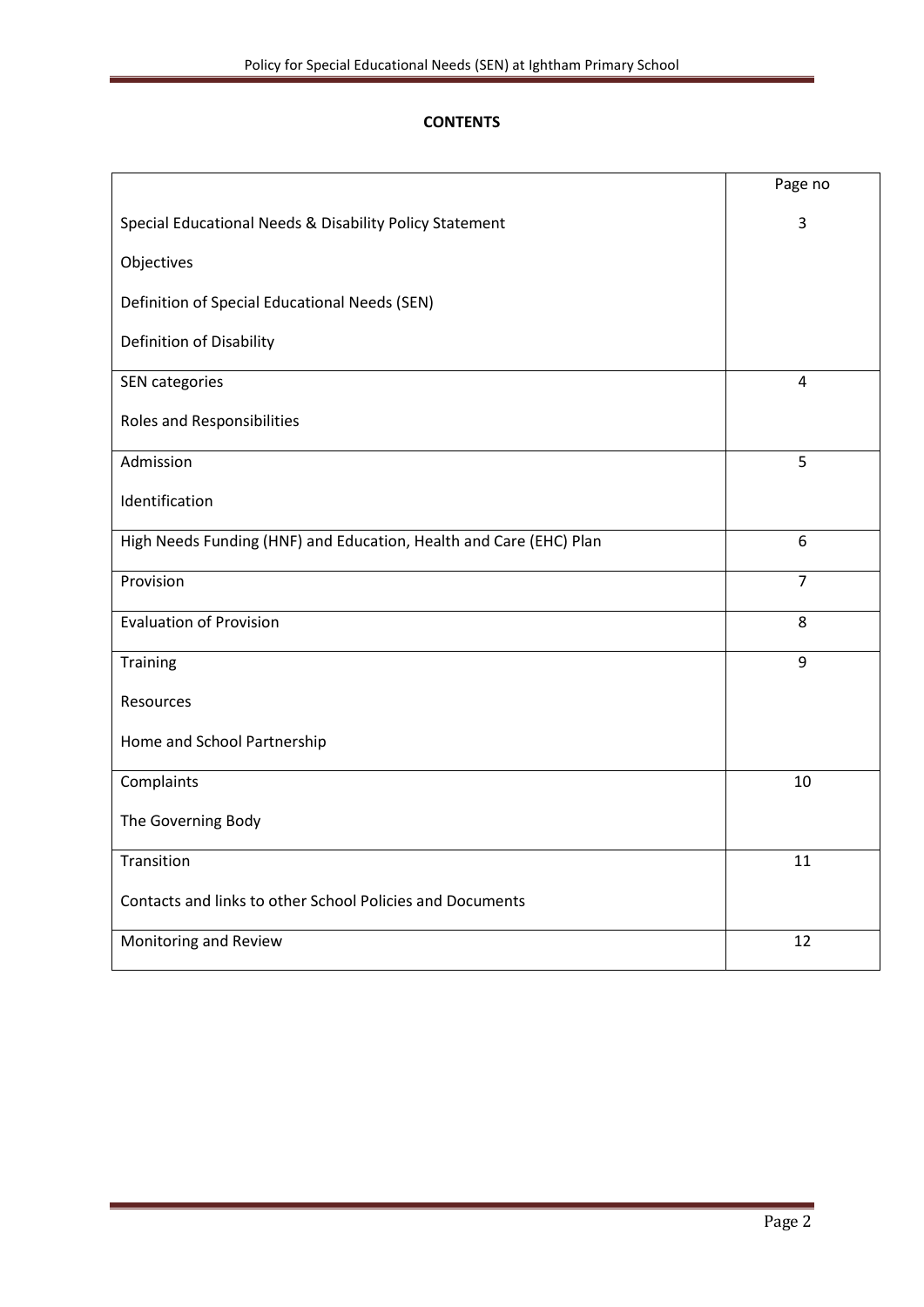#### **SPECIAL EDUCATIONAL NEEDS AND DISABILITY POLICY STATEMENT**

At Ightham Primary School we are committed to fulfilling the special educational needs of pupils and ensuring they make progress in line with our school mission statement.

Ightham Primary School provides a nurturing and inclusive learning environment that enables every child to thrive with an expectation of high academic standards. We are committed to providing a balanced, accessible and inspirational curriculum which fosters a lifelong love of learning.

## **OBJECTIVES**

As part of the ethos of the School we are committed to:

- Providing effective support for disabled pupils and those with special educational needs to ensure they make the same good progress as their peers;
- Ensuring Staff members seek to identify the needs of pupils with SEN as early as possible and carefully plan work and monitor progress so that pupils fulfil their full potential;
- Monitoring and responding to parents/carers and pupils views in order to work in partnership;
- Ensuring support for pupils with medical conditions to achieve full inclusion in all school activities through consultation with health and social care professionals;
- Working in cooperation and productive partnerships with the Local Authority and other outside agencies, to ensure there is a multi-professional approach to meeting the needs of all vulnerable groups;
- Creating a school environment where pupils can contribute to their own learning. This means encouraging children to build their learning power and gain independence.

#### **DEFINITION OF SPECIAL EDUCATIONAL NEEDS (SEN)**

A child has SEN if they have a learning difficulty or disability which calls for special educational provision to be made for him or her. A child of compulsory school age has a learning difficulty if he or she:

- (a) Has a significantly greater difficulty in learning than the majority of others of the same age; or,
- (b) Has a disability which 'prevents or hinders him or her from making use of facilities of a kind generally provided for others of the same age in mainstream schools'. *SEN Code of Practice (2014, p 4)*

#### **DEFINITION OF DISABILITY**

Many children and young people who may have SEN may also have a disability under the Equality Act 2010, that is '...a physical or mental impairment which has long term and substantial adverse effect on their ability to carry out normal day-to day activities.' This definition provides a relatively low threshold and includes more children than many realise: long term is defined as 'a year or more' and 'substantial' is defined as 'more than minor or trivial' *SEN Code of Practice (2014, p 5).*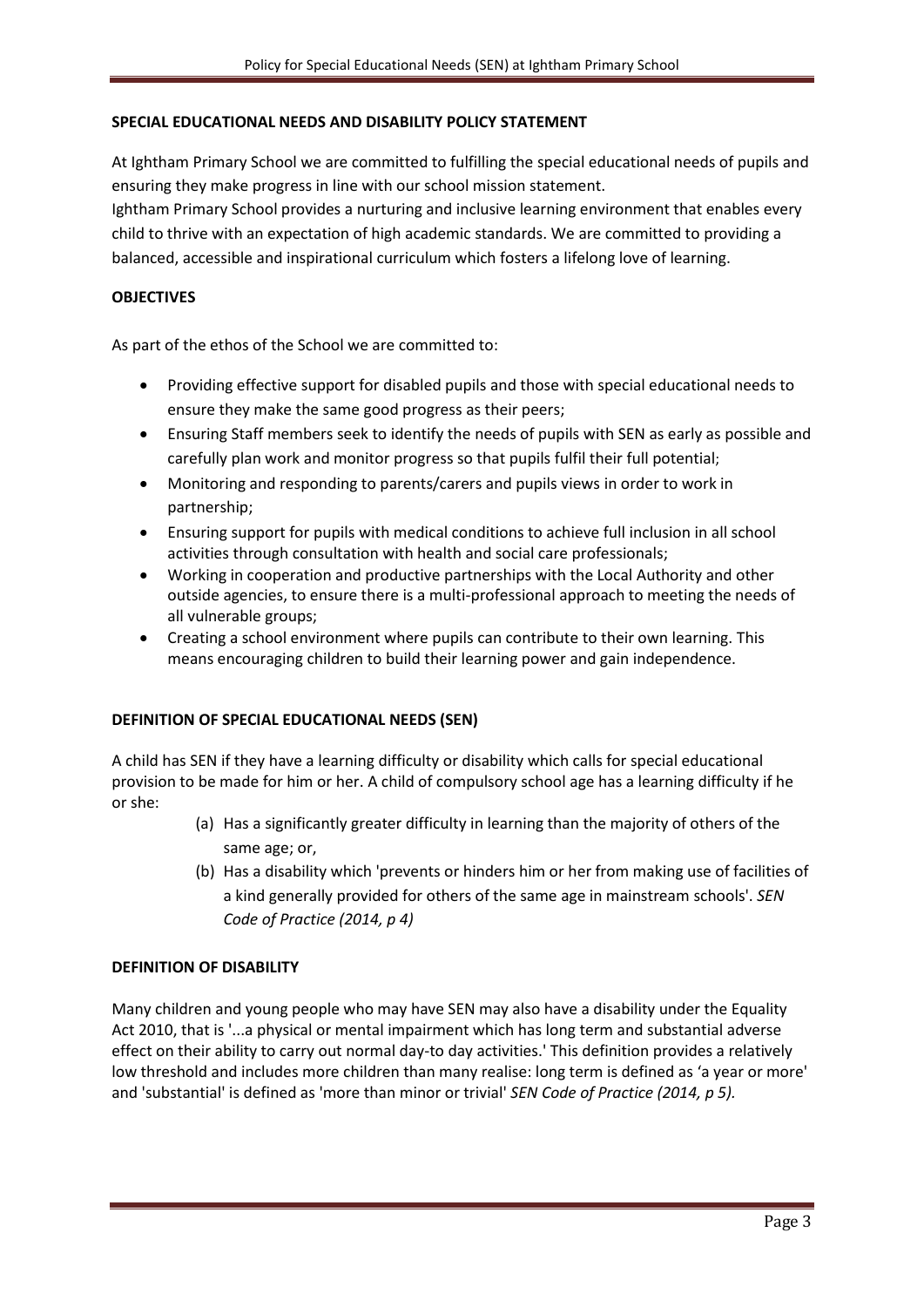## **SEN CATEGORIES**

SEN falls within four broad areas of need and provision:

| <b>Cognition &amp; learning</b>                     | This includes children who demonstrate<br>features of Moderate (MLD), Severe (SLD)<br>or Profound & Multiple learning difficulties<br>(PMLD) or specific Learning Difficulties<br>(SpLD) such as dyslexia, dyscalculia, or<br>dyspraxia |
|-----------------------------------------------------|-----------------------------------------------------------------------------------------------------------------------------------------------------------------------------------------------------------------------------------------|
| <b>Communication &amp; interaction</b>              | Speech Language and Communication<br>Needs (SLCN) - children may have<br>receptive or expressive language<br>difficulties. Autistic Spectrum Disorders<br>(ASD) including Autism and Asperger's<br>Syndrome                             |
| Social, emotional and mental health<br>difficulties | This includes children who may have<br>Attention Deficit Disorder (ADD), Attention<br>Deficit Hyperactivity Disorder (ADHD),<br><b>Attachment Disorder</b>                                                                              |
| Sensory and or physical needs                       | - Visual Impairment (VI)<br>- Hearing Impairment (HI)<br>- Multi-Sensory Impairment (MSI)<br>- Physical Disability (PD)                                                                                                                 |

#### **ROLES AND RESPONSIBILITIES**

Provision for children with Special Educational Needs or Disability is a matter for the School as a whole. All members of staff are responsible for the children with whom they work. All staff who come into contact with the child, including lunch-time supervisors and support staff, understand the child's needs and how to respond. In addition, the Governing Body, the Head Teacher and Senior Leadership Team, including the Special Educational Needs Co-ordinator (SENCO), determine the strategic development of SEN policy and provision School and evaluate its success.

The SENCO at Ightham Primary School is currently Mrs Jeanette Richardson, who is a qualified teacher and who has the National Award for SEN Co-Ordination (NASENCO). She holds an Honours Degree and Post Graduate Certificate of Education (PGCE). Jeanette Richardson is available by telephone on 01732 882405 or email at jrichardson@ightham.kent.sch.uk. She works on Tuesdays and Wednesdays. Mrs Richardson is supported by Mrs Julie Jacobs who is a specialist Dyslexia Tutor with a background in Speech and Language Therapy. She also works on Tuesdays and Wednesdays. Teaching Assistants (TAs) at the school currently have specialisms in different areas such as Sensory Circuits, Building Reading Power and Multi-Skills.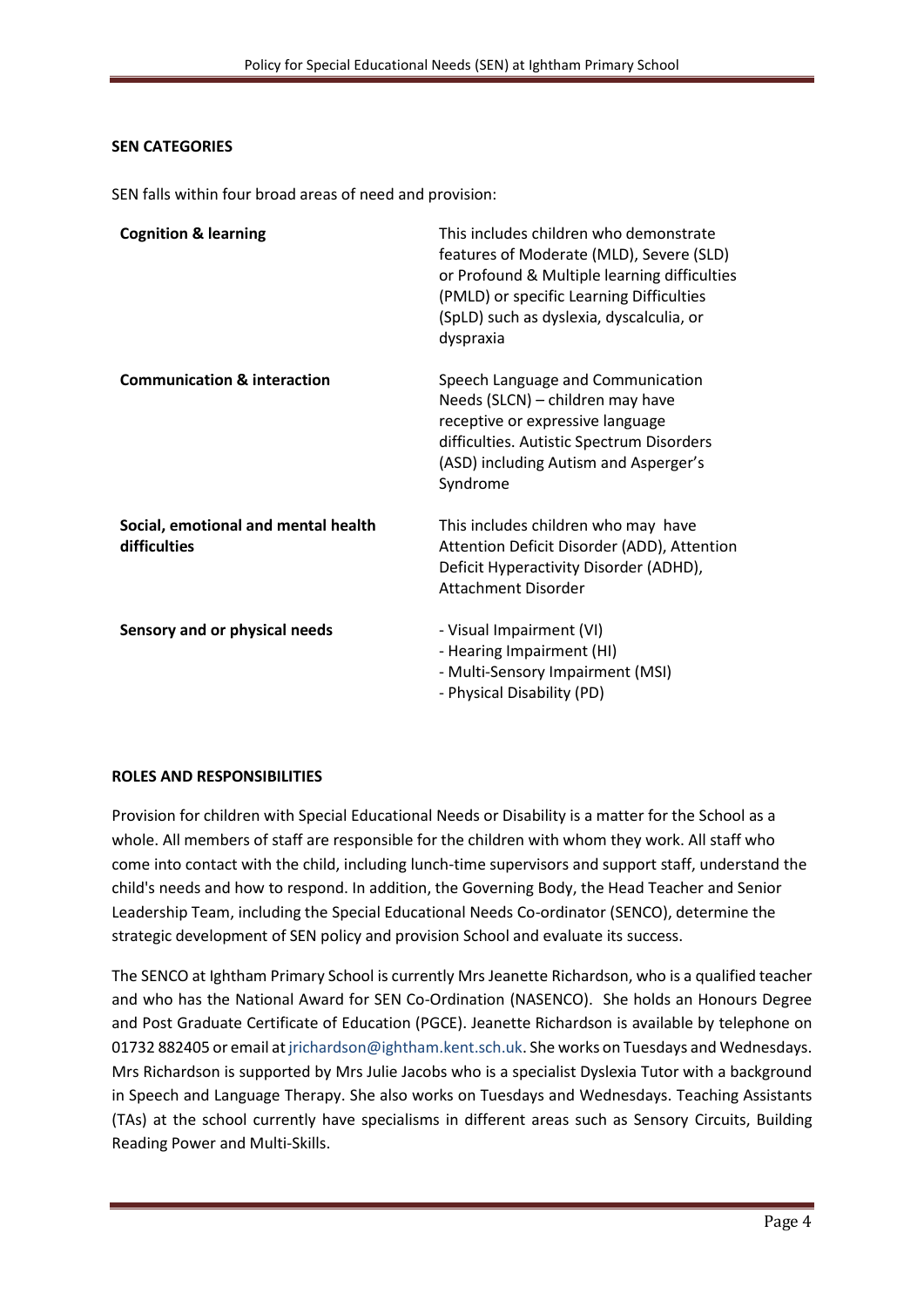# **ADMISSION**

Decisions on the admission of pupils with an Education, Health and Care Plan are made by the Local Authority. The admission arrangements for pupils without an Education, Health and Care Plan do not discriminate against or disadvantage disabled children or those with Special Educational Needs.

# **IDENTIFICATION**

At Ightham Primary School we monitor the progress of all pupils formally three times a year to review their academic progress. We use a range of assessments with all the pupils at various points, as follows:

| Three times per year | Summative assessments all year groups    |
|----------------------|------------------------------------------|
| Annually             | Y1 Phonics Screening                     |
|                      | <b>EYFS Baseline Assessment</b>          |
|                      | Statutory end of Key Stage 1 Assessments |
|                      | End of Year Assessments Y3,4 & 5         |
|                      | Statutory end of Key Stage 2 Tests       |
|                      | CAT Tests - Y4 and Y5                    |
| Six times per year   | Leuven Wellbeing Screening               |

Where progress is not sufficient, even if a special educational need has not been identified, we put in place extra support to enable the pupil to accelerate progress.

Some pupils may continue to make inadequate progress, despite high-quality teaching targeted at their areas of weakness. For these pupils, and in consultation with parents, we use a range of assessment tools such as Boxall Profile (an assessment tool for social, emotional and behavioural difficulties), GLS Dyslexic screener, Renfrew (Language Skills), BPVS (British Picture Vocabulary Scale) speech, language for learning and language profiles and the Dyscalculia Assessment. We have access to external advisors. We consult with colleagues at the Local Authority Local Inclusion Forum Teams (LIFT) and engage the services of outside agencies such as 'Fegans Trust Counselling', the Educational Psychologist, Speech and Language Therapy Service (STLS) and Specialist Teaching services to determine the cause of the learning difficulty and assist with support.

The purpose of this more detailed assessment is to understand what additional resources and different approaches are required to enable the pupil to make better progress. These will be shared with parents, recorded in a SEN Provision Plan and reviewed regularly, and refined and revised, if necessary. At this point, we will have identified that the pupil has a special educational need because the school is making special educational provision for the pupil which is additional and different to what is normally available. The child will then be placed on the SEN register as SEN support. If the pupil is able to make good progress using this additional and different resource (but would not be able to maintain this good progress without it) we will continue to identify the pupil as having a special educational need. If the pupil is able to maintain good progress without the additional and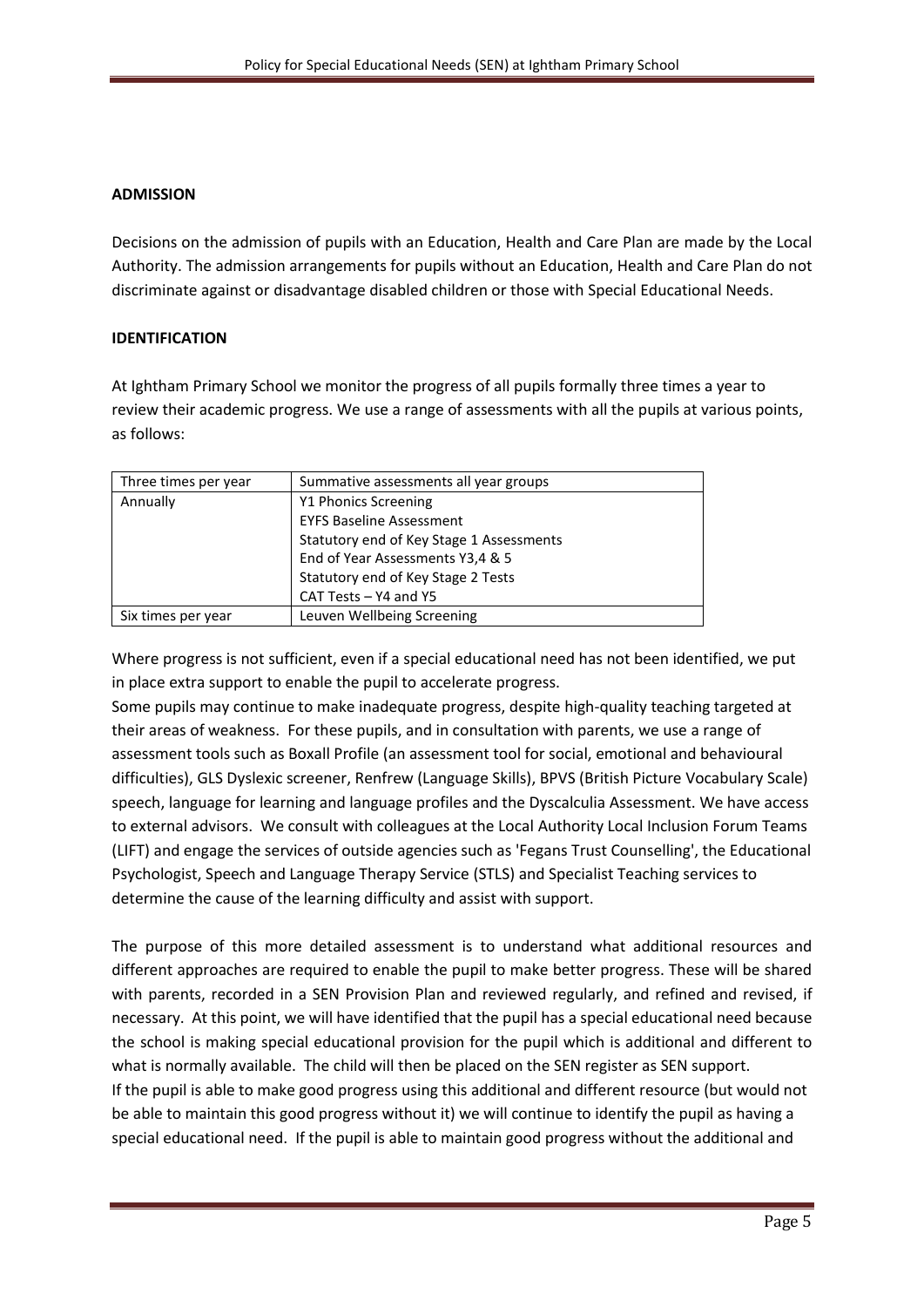different resources, he or she will not be identified with special educational needs. When any change in identification of SEN is made then parents will be notified.

We will ensure that all teachers and support staff who work with the pupil are aware of the support to be provided and the teaching approaches to be used.

# **HIGH NEEDS FUNDING & EDUCATION, HEALTH AND CARE PLAN**

## **Referral for High Needs Funding (HNF)**

If the cost of interventions and provision for a child exceeds £6,000, due to the complex nature of the child's needs, High Needs Funding may be available. The School, having sought advice from LIFT, and with parental support, can apply to the Local Authority, KCC for a contribution to the cost of the child's provision.

# **Referral for an Education, Health and Care (EHC) Plan**

If a child has lifelong or significant difficulties, they may undergo a Statutory Assessment Process which is usually requested by the school but can be requested by a parent. This will occur where the complexity of need or a lack of clarity around the needs of the child are such that a multi-agency approach to assessing that need, to planning provision and identifying resources, is required. The decision to make a referral for an Education, Health and Care Plan will be taken at a Progress Review and in consultation at a LIFT meeting. The Application for an Education, Health and Care Plan will combine information from a variety of sources including:

- Parents/carers
- Teachers
- SENCO
- Social Care
- Health professionals

Information will be gathered relating to the current provision on offer, action points that have been taken, and the preliminary outcomes of the targets set. A decision will be made by representatives from Education, Health and Social Care about whether the child is eligible for an EHC Plan. Parents/carers have the right to appeal against a decision not to initiate a Statutory Assessment leading to an EHC Plan.

#### **Education, Health and Care Plan (EHC Plan)**

- Following the Statutory Assessment, an EHC Plan will be provided by the Local Authority, Kent County Council, if it is decided that the child's needs are not being met by the support that is ordinarily available. The School and the child's parents/carers will be involved in developing and producing the Plan.
- Parents/carers have the right to appeal against the content of the EHC Plan. They may also appeal against the School named in the Plan if it differs from their preferred choice.
- Once the EHC Plan has been completed and agreed, it will be kept as part of the pupil's formal record and reviewed at least annually by staff, parents/carers and the pupil. This Annual Review enables the provision for the pupil to be evaluated and, where appropriate, for changes to be put in place, for example, reducing or increasing the levels of support.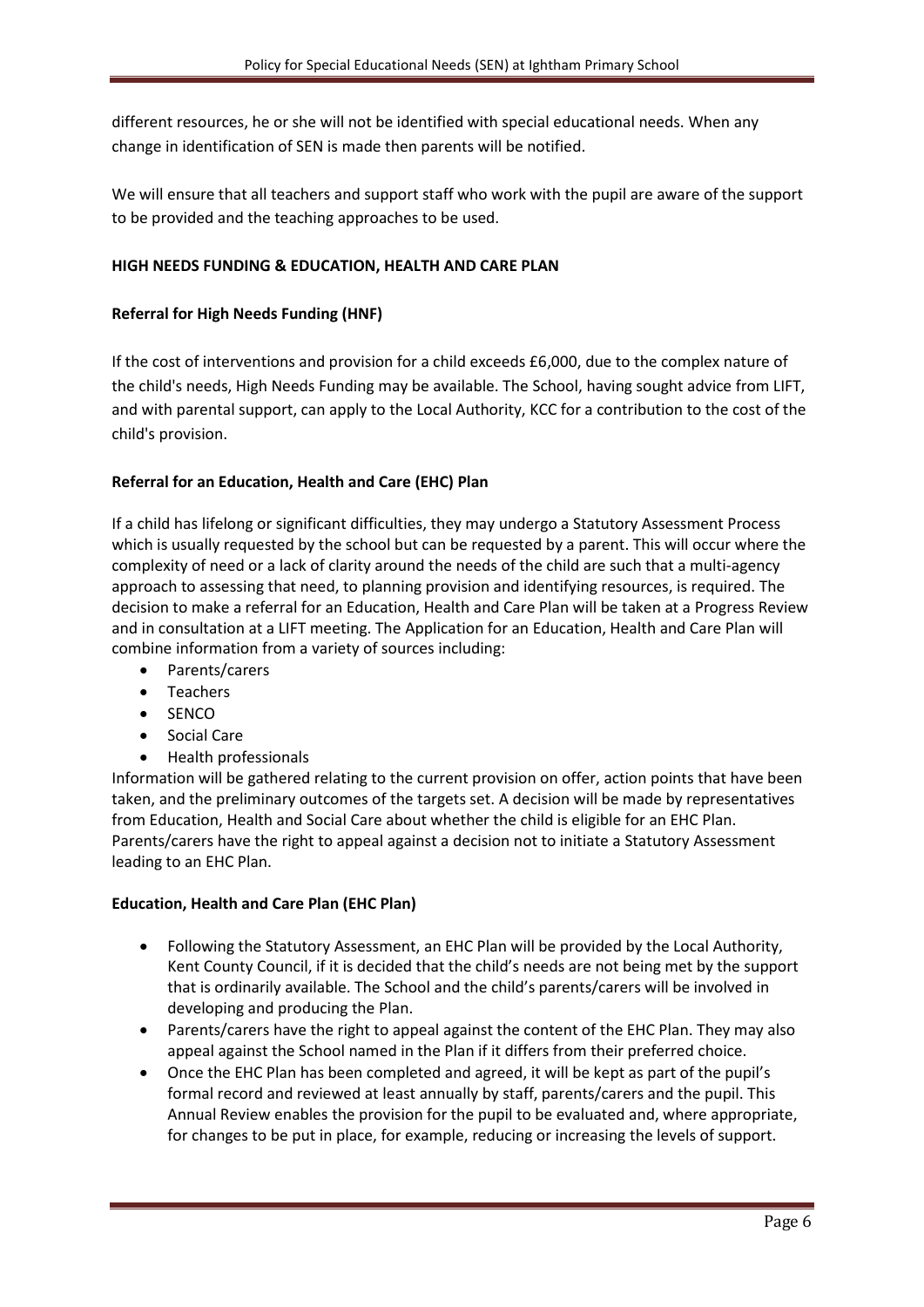#### **PROVISION**

SEN support is primarily delivered by class teachers through high quality teaching, careful scaffolding and differentiated teaching methods. 'High quality teaching, differentiated for individual pupils, is the first step in responding to pupils who have or may have SEN.' *SEN Code of Practice (2014, 6.37)*  Additional support is provided by the SENCO, Teaching Assistants (TAs) and teachers throughout the school through the Provision Map. The Provision Map is a support timetable which is regularly reviewed and updated by the class teacher and the SENCO/Head Teacher in line with current pupil needs. As children develop, their needs change and provision is therefore flexible and carefully monitored. Support is not used as a crutch but to facilitate independence. Different techniques and approaches are used as well as tried and tested methods. Where progress is not sufficient, even if a Special Educational Need has not been identified, we put in place extra support to enable the pupil to accelerate progress.

Examples of extra support are:

**Environmental Strategies** - Adapting the child's physical, personal and instructional environments to support their needs.

**Positive Skills** - Following Guy Claxton's Building Learning Power and giving children responsibility. **Rewards Strategies** - Meaningful rewards and praise linked to the child's targets, building selfesteem, praising small steps as well as big strides. Planned and consistent adult responses and strategies used when difficulties arise. (Behaviour Management Plans).

**English skills** - ' Hornet', 'Word Wasp',' Toe by Toe' and booster writing, and Building Reading Power. Targeted support with learning spellings for pupils who do not get to practise them at home.

**Numeracy/Dyscalculia -** 'Plus 1', 'Power of 2' and Maths Clubs, games and activities promoting visual and auditory memory. Morning Maths Clubs before School and targeted support with learning multiplication times tables for pupils who do not get to practise them at home.

**Social communication skills** - 'Socially Talented', 'Socially Speaking', 'Time to Talk', Sensory circuits, Zones of Regulation and bespoke positive behaviour plans. Helping children build friendships through Peer Mentoring and Buddies. Use of visual cues and tactile support. Providing a quiet area if a child is feeling overwhelmed. At Ightham Primary School, we understand that an important feature of the School is to enable all pupils to develop emotional resilience and social skills, both through direct teaching for instance PSHE, Circle time, Social stories, 4W forms, Communicate in print, Antibullying projects. Oasis, Gardening, Chess and Science Clubs at lunchtime provide targeted support in non-structured time.

**Dyspraxia -** Multi-Skills**,** 'Clever Fingers', 'Beam', 'Beam + and Fizzy', easy grip balls and multi-skills intervention.

**Speech and Language Programmes** – Speech link, bespoke for individual pupil needs, colourful Semantics, Cambridge Language Programme, Listen, Think and Do, Think and Learn, Time to Talk, language for Learning and Black Sheep Press resources.

**Dyslexia** – Toe by Toe, Memory Magic, Write from the Start, Use of coloured overlays, writing slopes, tinted lined exercise books and reading windows.

**Pastoral** – 'Slideaway', and Fegans counselling, mentor time with a member of the Senior Leadership Team, external referral to 'Early Help'.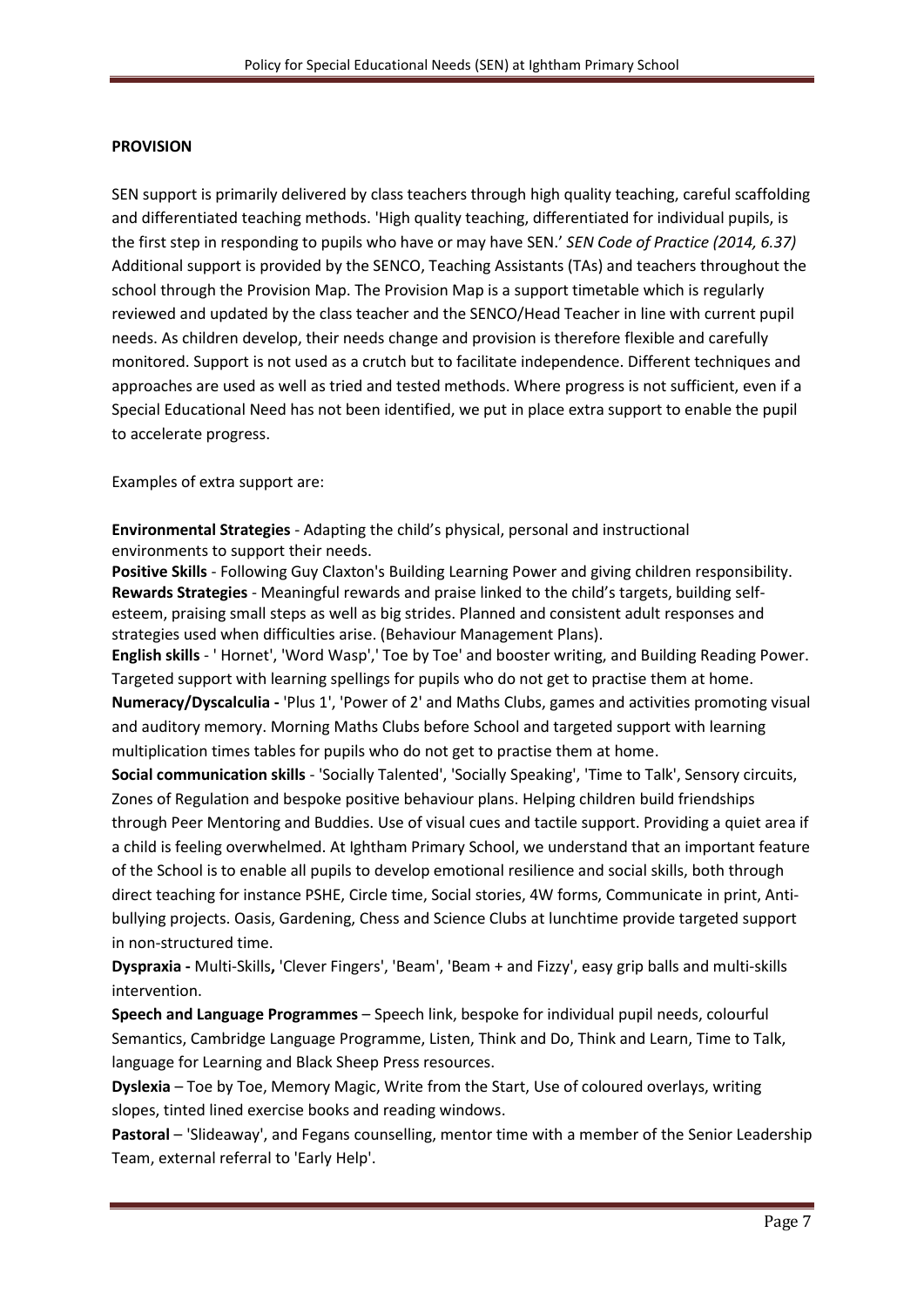In meeting the Mainstream Core Standards, the School employs some additional teaching approaches, as advised by internal and external assessments, e.g. one to one tutoring, precision teaching, mentoring, small group teaching, use of ICT software learning packages.

## **EVALUATION OF PROVISION**

We use the definitions of adequate progress as suggested in the revised *Code of Practice (2014),* that is, progress which:

- Narrows the attainment gap between the pupil and peers.
- Prevents the attainment gap widening.
- Is on par with pupils starting from a similar baseline but less than most of peers.
- Equals or improves upon the pupil's previous rate of progress.
- Enjoys full curricular access.
- Is satisfactory to pupils and parents/carers.
- Demonstrates an improvement in self-help or social /personal skills.
- Demonstrates an improvement in the child's behaviour.

Each review of the SEN Support Plan will be informed by the views of the pupil, parents/carers and class teachers and the assessment information from teachers which will show whether adequate progress is being made.

The *SEN Code of Practice (2014, 6.17)* describes inadequate progress thus:

- Is significantly slower than that of their peers starting from the same baseline.
- Fails to match or better the child's previous rate of progress.
- Fails to close the gap between attainment and the rate of progress.
- Widens the attainment gap.

For pupils, with or without an Education, Health and Care Plan, there will be an Annual Review of the provision made for the child, which will enable an evaluation of the effectiveness of the special provision. The collation of all annual review evaluations of effectiveness will be reported to the Governing Body.

Every pupil in the school has their progress tracked three times per year. In addition to this, pupils with special educational needs may have more frequent assessments to determine cognitive ability where it is not always obvious from National Curriculum Assessments. Using these it will be possible to see if pupils are increasing their level of skills in key areas.

If these assessments do not show adequate progress is being made, the SEN support plan will be reviewed and adjusted. The SENCO will monitor curriculum planning for SEN support and also monitor the quality and effectiveness of provision for pupils with SEN through classroom observation, pupil voice, learning walks, book looks and parental/ carer feedback.

At Ightham Primary School we follow the advice in the Mainstream Core Standards on how to adapt the Curriculum and the learning environment for pupils with Special Educational Needs. We also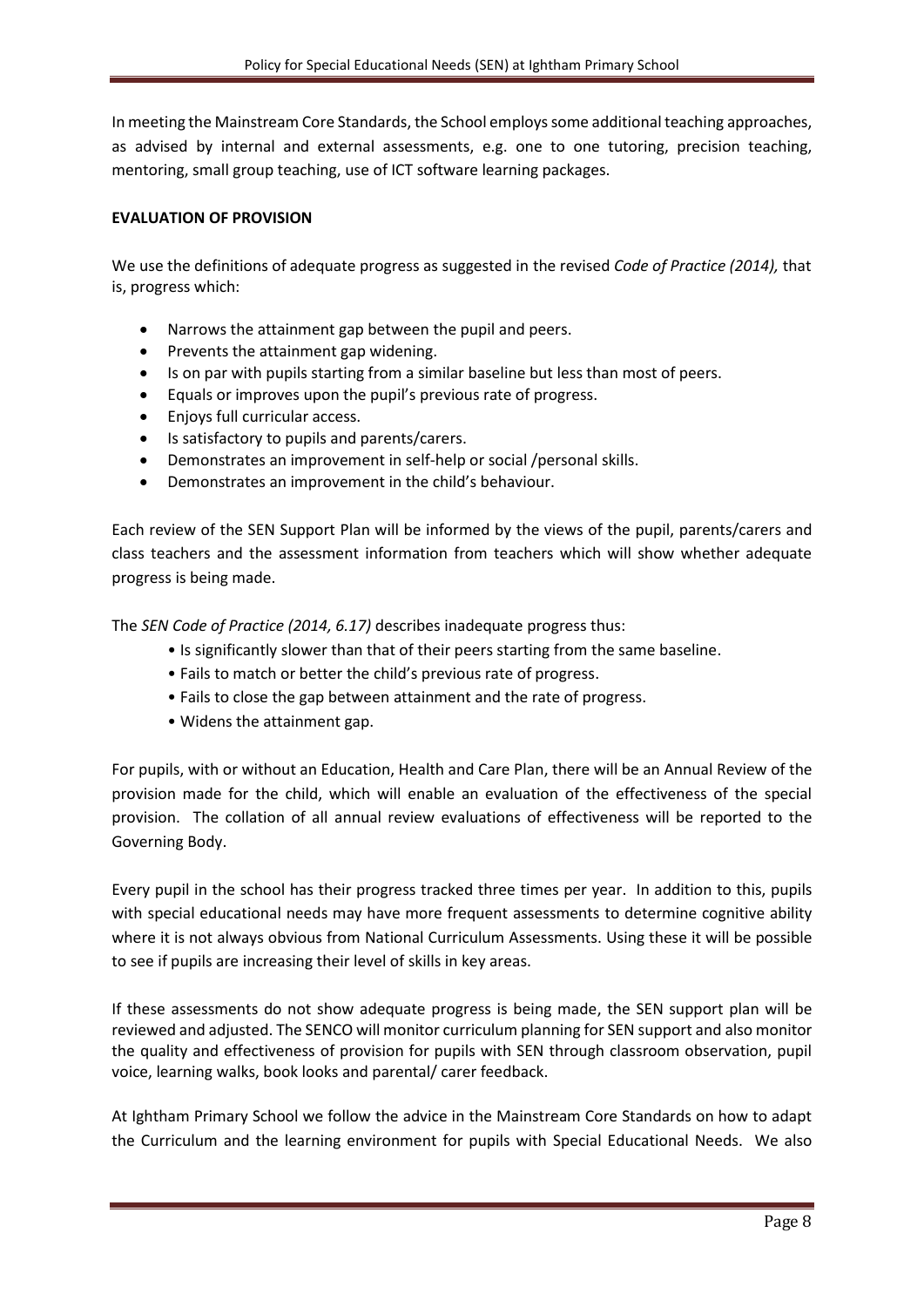incorporate the advice provided as a result of assessments, both internal and external, and the strategies described in Education, Health and Care Plans.

# **TRAINING**

The SENCO attends regular Additional Educational Needs (AEN) updates, SENCO Fora and Local Schools Cluster Meetings to update and revise developments in the area of SEN and Inclusion. Where there is a requirement to meet a pupil's additional needs, or an issue of Inclusion, the School will set targets to meet those needs and, where appropriate, action points added to the School Improvement Plan. In-Service training and individual professional development is arranged matched to these targets.

- In-house additional needs and Inclusion training is provided by the SENCO via staff meetings. All staff have access to professional development opportunities and are able to apply for additional needs or Inclusion training where a need is identified either at an individual pupil or whole class level. Support staff are encouraged to extend their own professional development and the Head Teacher will ensure tailor-made training is provided where appropriate.
- Recent whole staff training on INSET days has focussed on SEN such as ASD, Zones of Regulation, Team Teach strategies as well as staff training on Building Reading Power, Building Learning Power, scaffolding, the well-being Toolkit and ASD in girls.

# **RESOURCES**

As part of our budget we receive 'notional SEN funding'. This funding is used to ensure that the quality of teaching is good in the School and that there are sufficient resources to deploy additional and different teaching for pupils requiring SEN support.

The amount of support required for each pupil to make good progress will be different in each case and a full list of the interventions the School can offer is on the Provision Map. In a very few cases, a very high level of resource is required. The funding arrangements require schools to provide up to £6,000 per year of resource for pupils with high needs, and above that amount, the Local Authority should provide top up to the school under High Needs Funding.

All Clubs, Trips and Activities offered to pupils at Ightham Primary School are available to pupils with Special Educational Needs either with or without an Education, Health and Care Plan. Where it is necessary, the School will use the resources available to it to provide additional adult support to enable the safe participation of the pupil in the activity.

#### **HOME AND SCHOOL PARTNERSHIP**

Friendly, open dialogue really benefits pupil progress, ensuring home and school behave consistently towards the child and Ightham Primary School operate an 'open door' policy. All parents/ carers of pupils at the School are invited to discuss the progress of their children on three occasions a year and receive a written report once per year. In addition, the School is happy to arrange meetings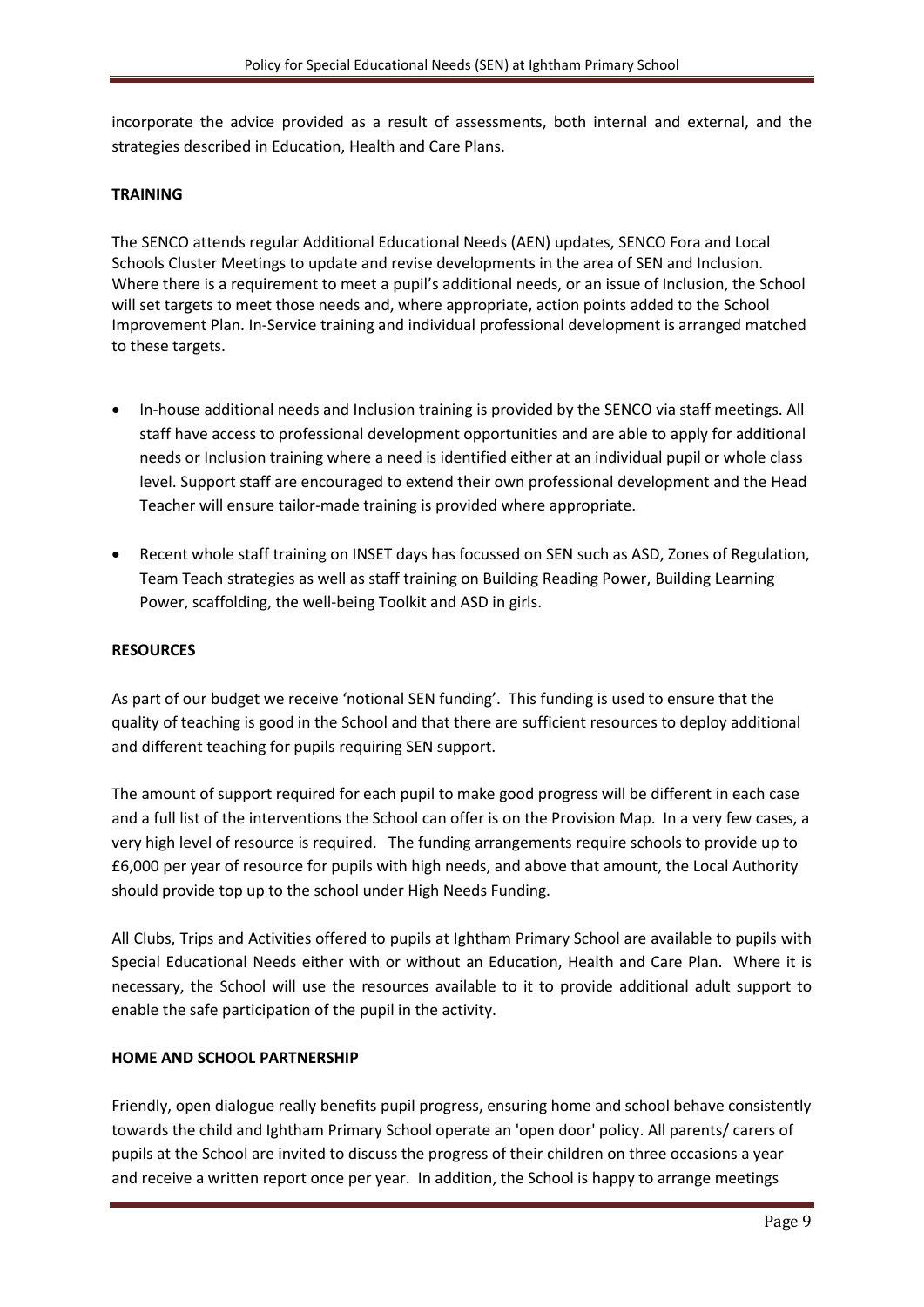outside these times. As part of our normal teaching arrangements, all pupils will access some additional teaching to help them accelerate their learning if the progress monitoring indicates that this is necessary; this will not imply that the pupil has a Special Educational Need. All such provision will be recorded, tracked and evaluated on a Class Provision Map. Parents will be informed about interventions at Parent's Evenings, meetings with teacher, SENCO or by letter.

If, following this normal provision, improvements in progress are not seen, the School will contact parents to discuss the use of internal or external assessments which will help the School to address these needs better. Depending on the results of these assessments, consultation with health professionals, parents and staff, the decision may be made to place the child on the SEN register for SEN support. These pupils will then have a Personalised Provision Map drawn up with SENCO teachers and shared with parents/ carers. In addition to this, parents/ carers of pupils with an Education, Health and Care Plan will be invited to contribute to and attend an annual review, which, wherever possible will also include other agencies involved with the pupil. Information will be made accessible for parents/ carers. If children show on assessments a milder level of need, they will be monitored on the In-School Vulnerable Groups Register. Teachers also keep a class register of any additional children they are monitoring in class.

The School involve the children themselves in planning and in any decision making that affects them. Parents/ carers are likely to play a more significant role in the childhood years, with the young person taking more responsibility and acting with greater independence in later years.

#### **COMPLAINTS**

The normal arrangements for the treatment of complaints at Ightham Primary School are used for complaints about provision made for Special Educational Needs. We encourage parents/ carers to discuss their concerns with the class teacher, SENCO, Deputy Head and Head Teacher to resolve the issue before making the complaint formal to the Chair of the Governing Body. If it remains unresolved after this, the complainant can appeal to the First–Tier Tribunal (Special Educational Needs and Disability), if the case refers to disability discrimination, or to the Secretary of State for all other cases. There are some circumstances, usually for children who have a Statement of SEN, where there is a statutory right for parents/ carers to appeal against a decision of the Local Authority. Complaints which fall within this category cannot be investigated by the School.

# **THE GOVERNING BODY**

The Governing Body involves other bodies, including Health and Social Services bodies, Local authority support services and voluntary organisations, in meeting the needs of pupils with special Educational Needs and in supporting the families of such pupils.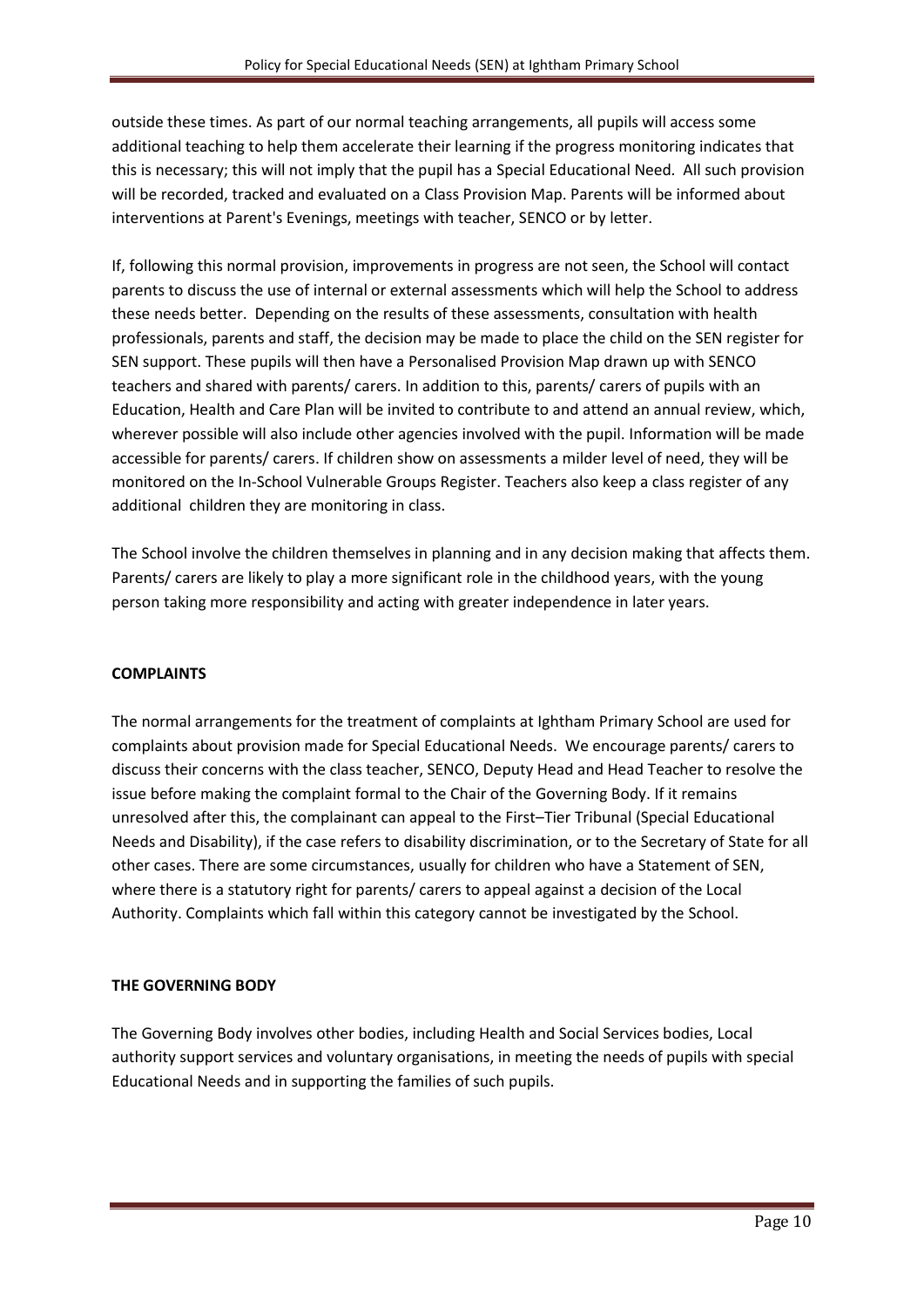The Governing Body has engaged with the following organisations:

- Free membership of LIFT for access to specialist teaching and learning service.
- Link to Disabled Children's Service for support to families for some pupils with high needs.
- Access to the Local Authority's service level agreement with Educational Psychologists when the Local Authority is able to provide this service.
- Access to Local Authority's service level agreement with Speech and Language Therapy Services /Occupational Therapy Services/ Physiotherapy Services for pupils with a requirement for direct therapy or advice.

# **TRANSITION**

At Ightham Primary School we work closely with the pre-school settings in order to seek the information that will make transition as seamless as possible. The EYFS Teacher and SENCO visit nursery settings to discuss the child and their needs. Parents also meet with the EYFS teacher on an individual basis in the term prior to admission. Children take part in a Transition Visit Programme in the term prior to joining the Reception Class. The School also contribute information to a pupil's onward destination by providing information to the next setting. We arrange individual meetings for parents and pupils with Secondary School SENCOS, to provide transition arrangements. Where necessary, the SENCOS will accompany parents on visits to Secondary Schools and Teaching Assistants will accompany pupils, when necessary, on induction visits.

# **CONTACTS AND LINKS TO OTHER SCHOOL POLICIES AND DOCUMENTS**

Kent Parent Partnership Service (KPPS) provides free, impartial, confidential advice, support and options around educational issues for parents/ carers who have children with special educational needs or disabilities (0-19). They empower parents to play an active and informed role in their child's education. KPPS can be contacted on:

**HELPLINE:** 03000 41 3000 **Office:** 0300 333 6474 and **Minicom:** 0300 333 6484 **E-mail:** kentparentpartnershipservice@kent.gov.uk **<http://www.kent.gov.uk/kpps> [http://wwwtrustweb.org.uk/kpps](http://www.kent.gov.uk/kpps)**

The local authority's local offer is published on **https://www.kent.gov.uk/education-andchildren/special-educational-needs** and parents without internet access should make an appointment with the SENCO for support to gain the information needed.

This Policy is written in line with the requirements of:

- Children and Families Act 2014
- SEN Code of Practice 2014
- SI 2014 1530 Special Educational Needs and Disability Regulations 2014